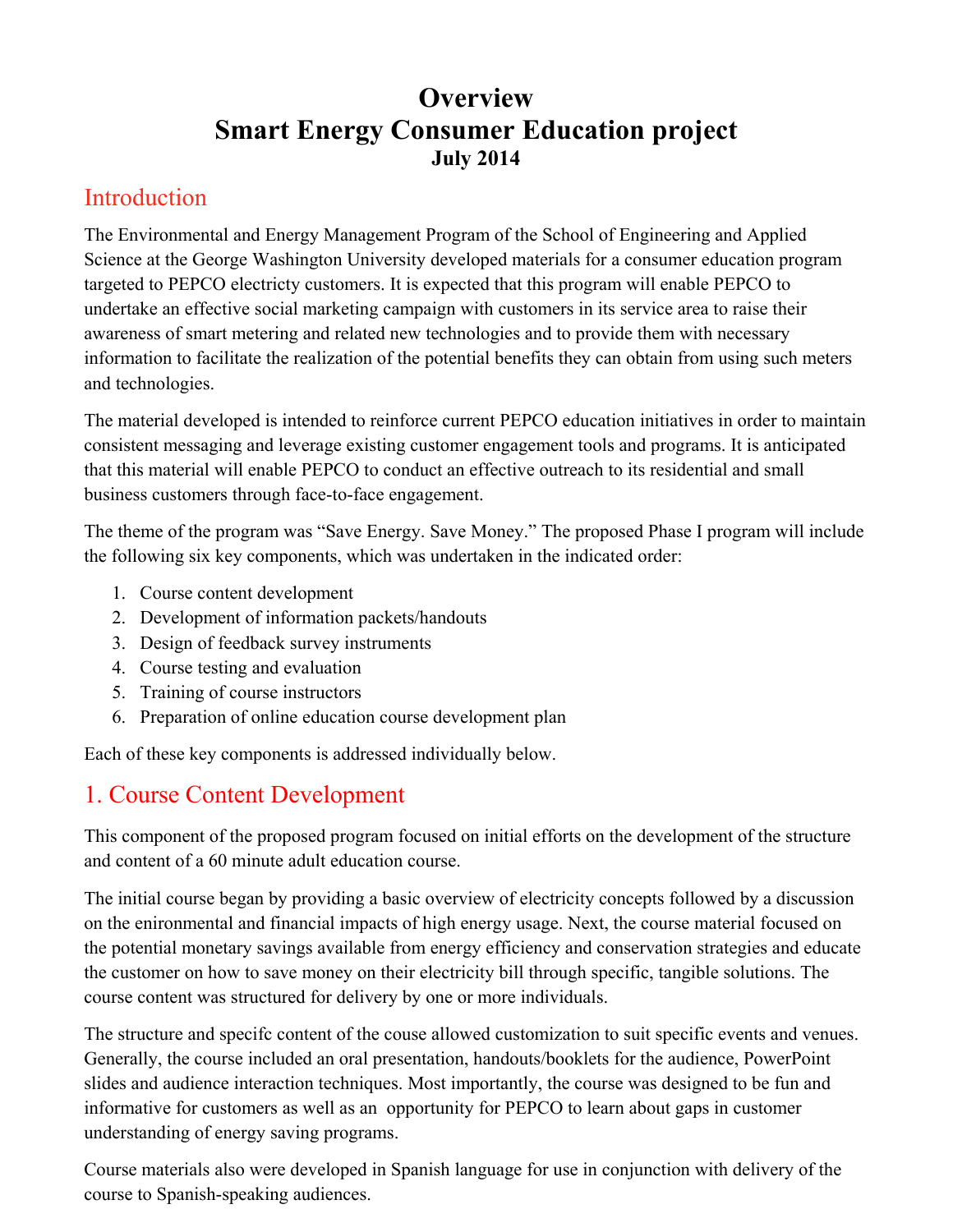More detailed information about the development of the initial course module is provided in Appendix A.

## 2. Development of Information Packets/Handouts

Program Component #2 involved the development of material for course attendees, such as booklets, brochures and course handouts. These items utilized content compiled from existing PEPCO literature such as that at http://www.pepco.com/\_res/documents/Pepco\_Helpful\_Ways.pdf, as well as new original content developed under this proposal.

We also developed a toolbox of educational materials to provide to customers at the end of the course a resource that will reflect the course content, provide detailed information on topics that are not convered in-depth during the course presentation, and offer information for further resources, such as descriptions of current PEPCO programs and links to sign-up/register.

Information packets/handouts also were developed in Spanish language for use in conjunction with delivery of the course to Spanish-speaking audiences.

The educational materials also included a "gift," such as a souvenir magnet similar to those available in the Kenilworth Gardens. Such an item likely was more permanent in the homes of the participants, perhaps residing on the refrigerator door, as a continuing reminder about key points of the course. Cup holders or other small items also could be used as media to provide more permanent information conveyance.

## 3. Design of Feedback Survey Instruments

Survey instruments were designed to facilitate effective and efficient feedback mechanisms from the course to dispense. It is envisioned that, at the end of each course delivery, customer participants were asked to fill out a brief survey in which they were asked to respond to questions designed to elicit information useful to improvement of the instant course, as well as to inform the design of follow-on courses. In addition, the end-of-course surveys were used to gather feedback on the quality of the course material and delivery, and acquire data for continous consumer education course improvement.

Consideration also were given to starting the course with a short survey (asking about general understanding of the subject, objectives and expectations from attending the course), which might be useful in evaluating "immediate learning" from the course.

In addition, a follow-up survey was designed to be administered six months after the course. The survey was designed to evaluate the degree to which participants applied the new knowledge in their everyday lives and measure the benefits derived from the course.

Additional detail regarding the design of feedback surveys is contained in Appendix B of this document.

## 4. Course Testing and Evaluation

This component included "beta testing" of curriculum modules, rehearsal training exercises using actual course materials and GW students as customer stand-ins, and, when fully prepared, conducting 1-2 demonstration pilots involving delivery of the courses to PEPCO customers.

## 5. Training of Course Instructors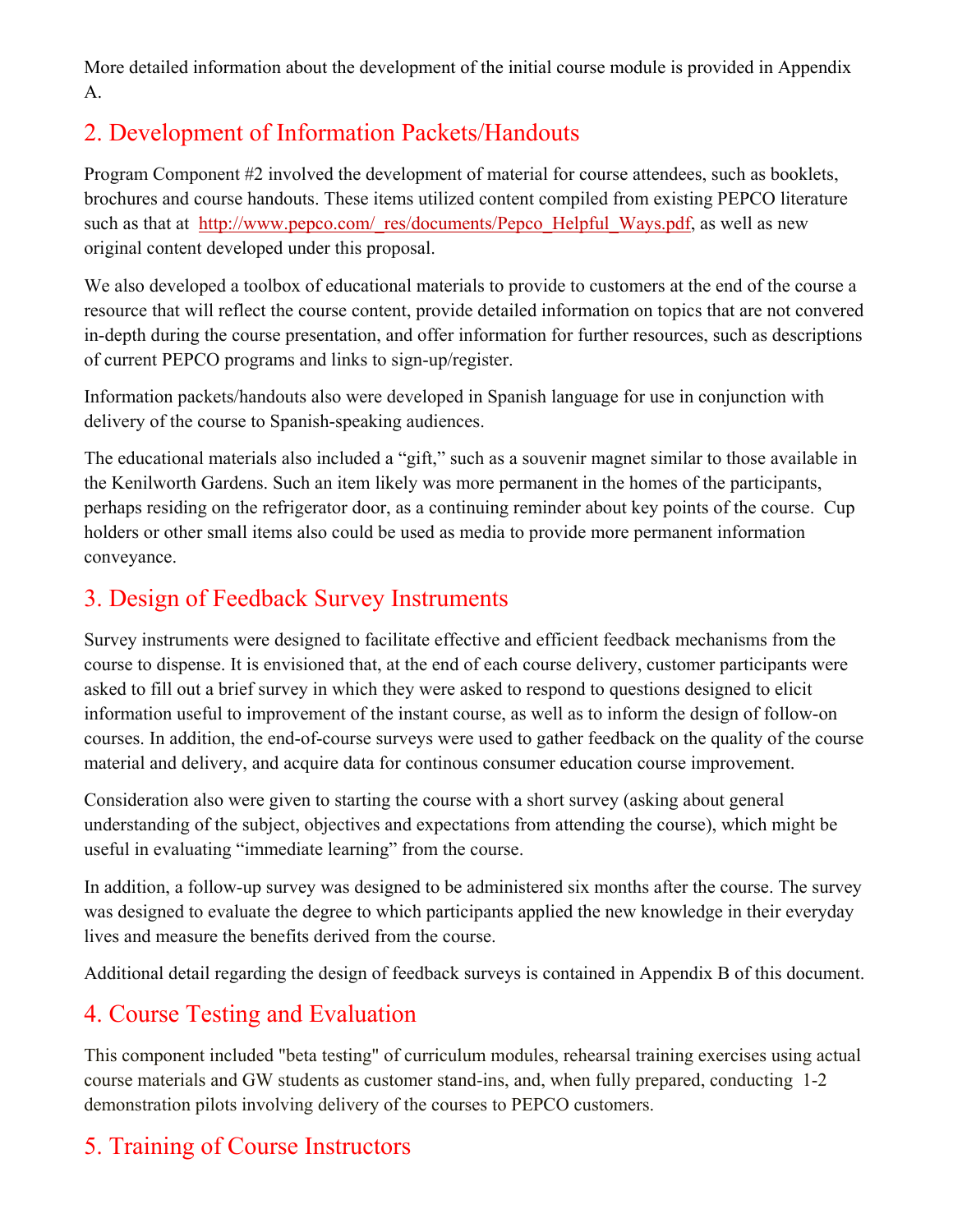This component included training for course presenters, as well as preparation for consulting on course delivery as the program moves forward as described in Phase II below.

## 6. Preparation of Online Education Course Development Plan

Component #6 involved the preparation of a plan to develop an online version of the smart energy customer education course. The plan included the results of an analysis of alternative approaches, such as utilization of a stand-alone PEPCO Smart Energy Education Program web site, use of GW's Blackboard online education system and other alternatives.

Output from Component #6 included conceptual design options for the online education course as well as a projected timeline and budget for full development and testing of the online version.

#### Project Team

| Team Member             | Project Role                                 | Level of Effort |
|-------------------------|----------------------------------------------|-----------------|
| Prof. Jonathan Deason   | Principal Investigator                       | $5\%$           |
| Prof. Joe Cascio        | Project Oversight                            | 10%             |
| Priya Swamy             | Project Manager and Curriculum               | 50%             |
|                         | Development                                  |                 |
| Iryna Payosova          | Curriculum Development Assistance, Survey    | 25%             |
|                         | Design and Project Administration Assistance |                 |
| Soala Whyte             | Course Brochure and Handout Design and       | 25%             |
|                         | <b>Educational Toolbox Development</b>       |                 |
| Junchao Gu              | Preparation of Online Education Course       | 25%             |
|                         | Development Plan                             |                 |
| Vanessa Trejos          | Spanish Language Material Development        | 10%             |
| Benjamin Heras          | Spanish Language Material Development        | 10%             |
|                         |                                              |                 |
| Other Graduate Students | Module Beta Testing and Rehearsal            | 25%             |
|                         | Assistance                                   |                 |

Key members of the project team, their anticipated roles and projected levels of effort, are set forth in the table below. Resumes for each team member are provided in Appendix E.

## Appendix A - Phase I Course: 60-Minute Adult Education Orientation Course

The content of the course module, anticipated to be a 60 minute Adult Education orientation course, was designed to be informative, fun and actionable. The goal of the course was to educate, but also provide customers with solutions they can use to save energy and money.

Provided below is a conceptual vision of the content of the Phase I course: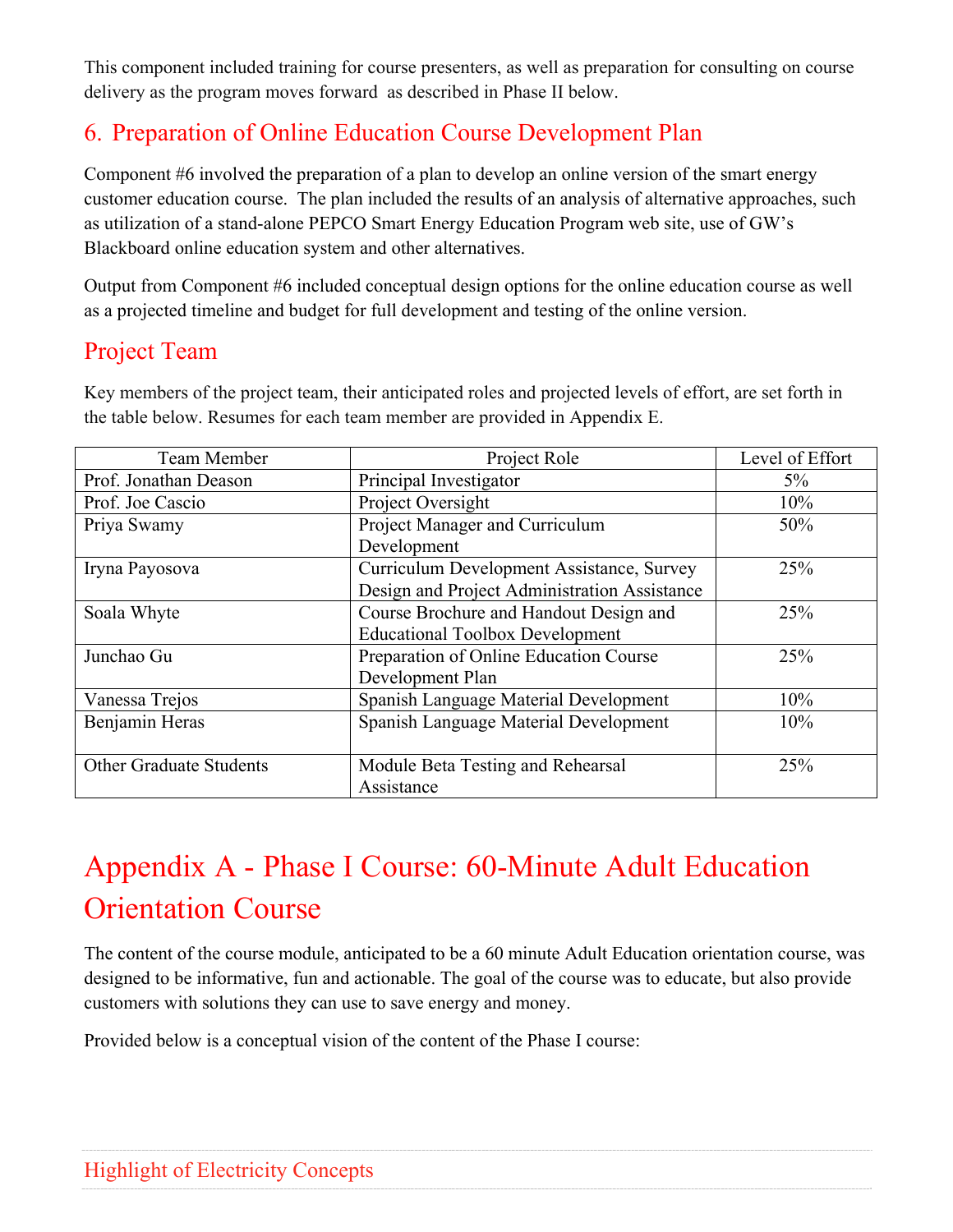How is it made?

Generation

How is it transported?

- Transmission
- Distribution

What is a KwH?

- What's the typical consumption in DC?
- How does your usage change throughout the year?

What are smart meters and net metering?

- Why are smart meters being used in DC?
- Benefits of smart meters



#### Understanding My Own Energy Use

- Tutorial on My Account
- Understanding and interacting with graphs and usage information
- Understanding my bill
- Peak Energy Savings Credit (PESC) and Energy Wise Rewards(EWR) programs
- Where to go for more information and options

#### Easy and Affordable Ways to Save Electricity

Top Ways to Save

- Lighting
- Energy-efficient Appliances
- Minimize Phantom Loads
- Heating, Cooling and HVAC
- Programmable Thermostat
	- PEPCO's Energy Wise Program
	- Enroll to receive a programmable thermostat (or outdoor switch) installed at no charge and receive up to a \$120 bill reduction.
- Seal Air Leaks
- Improve Insulation
- PEPCO's "85 Ways to Save"
	- $\triangleright$  Included in handout material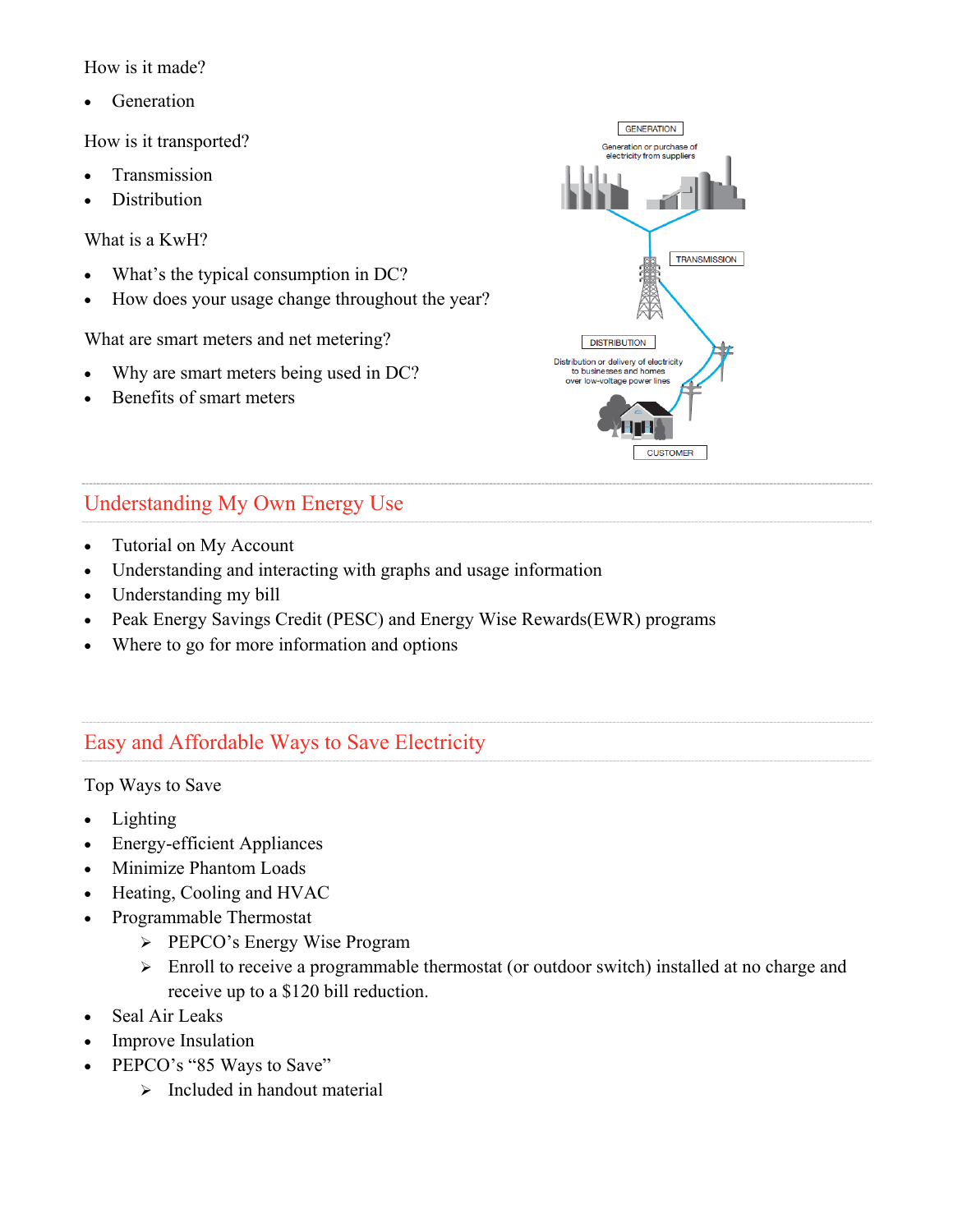PEPCO's DC EnergyGram Program

Interactive Home

Audience members can obtain specific details on what to do to save electricity in specific rooms.

#### Home Energy Audit

- Free energy audits for single-family or townhouses in DC through the District Department of the Environment (no income guidelines required).
- PEPCO's On-line Energy Audit Tool